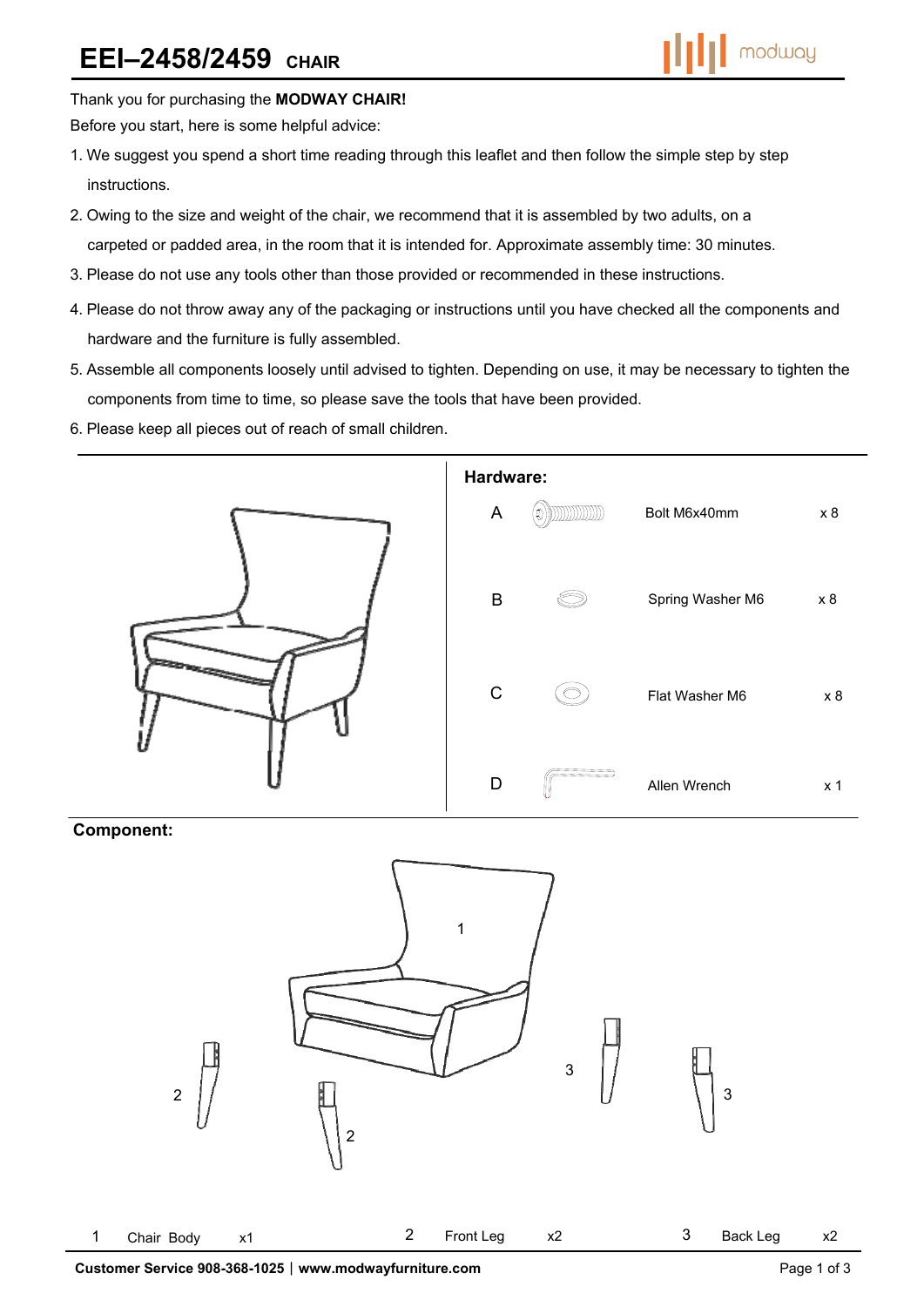

## **STEP 1:**

Please put the **Chair Body (1)** upside down on a carpeted or padded area by two adults. Open the Zipper on the bottom of **Chair Body (1)** as shown, to make the corners fully visible. Take out 4 pieces of **Legs (2&3)** and Hardware Package from the inside of **Chair Body(1)**.



## **STEP 2:**

 $\infty$ 

Position one of **Front Legs (2)** at the corresponding corner as shown.

Insert 2 pieces of **Bolt (A)** with 2 pieces of **Spring Washer (B)**, **Flat Washer (C)** into the pre-drilled holes on the bottom

**Chair Leg (2)** through the pre-drill holes on the bottom of **Chair Body (1)** as shown.

Repeat the same steps for the remaining **Front Leg (2)**& **Back Legs (3).** 

Use **Allen Wrench (D)** to tighten all the **Bolts (A)** clockwise until secure.

Close the zipper on bottom of **Chair Body** (1).



Hardware & Tool required